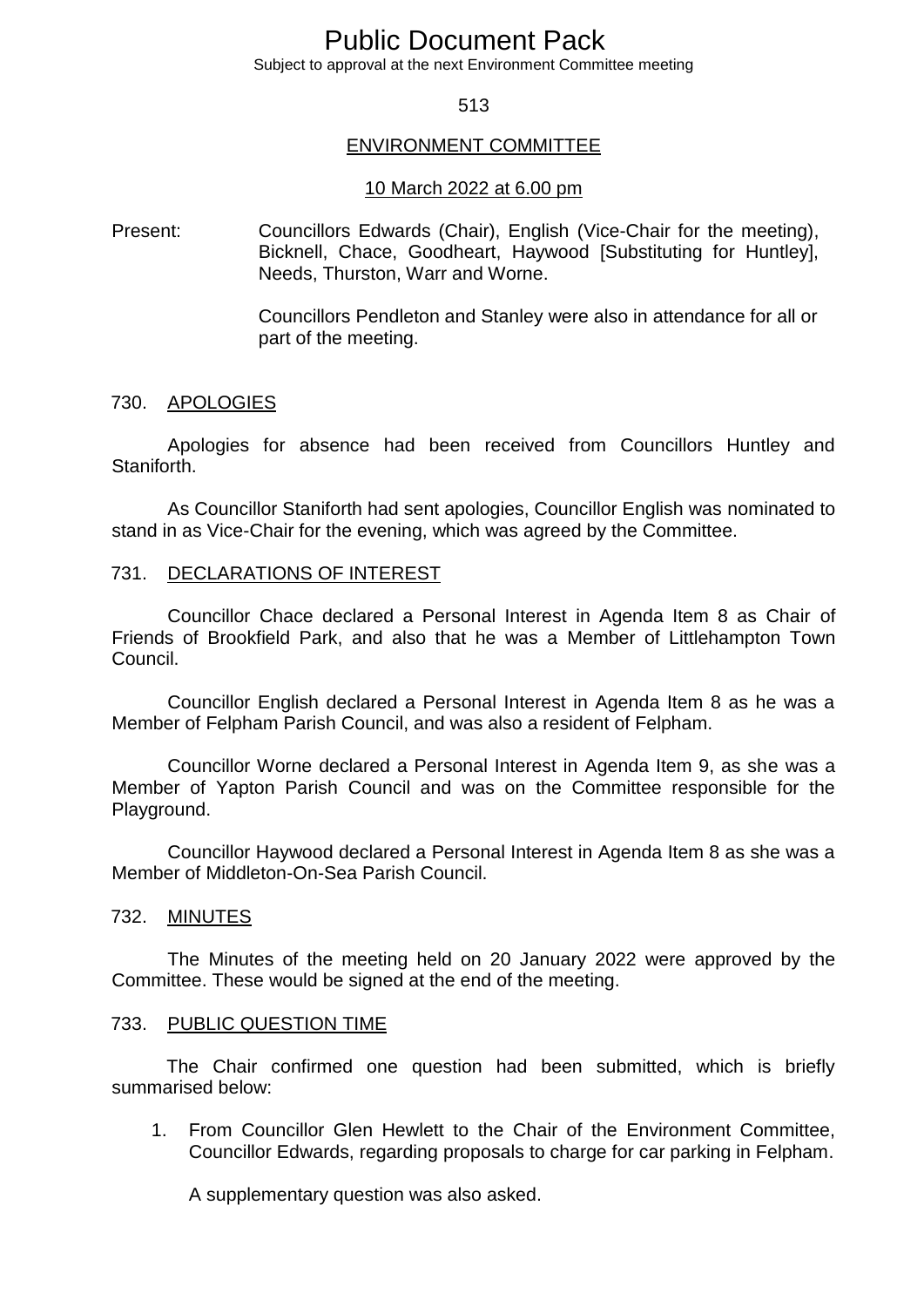Environment Committee - 10.03.22

*(A schedule of the full question asked and the response provided can be found on the [Environment Committee Public Question Web page\)](https://democracy.arun.gov.uk/documents/b4936/Environment%20Committee%20-%20Public%20Question%20Time%20-%2010%20March%202022%2010th-Mar-2022%2018.00%20Environment%20Commi.pdf?T=9)*

The Chair then drew Public Question Time to a close.

## 734. OUTSIDE BODIES

There were no updates from Members regarding Outside Bodies.

## 735. SOLAR TOGETHER SUSSEX SCHEME

Upon the invitation of the Chair, the Principal Environmental Health Officer presented the report to the Committee, who explained that for the past 2 years the council had taken part in a Solar Together Sussex Project, which enabled residents to access a group buying scheme in relation to solar panels. There was a proposal for a further auction to take place and in addition to solar panels this would include battery storage and electric vehicle charge points. The scheme was run by West Sussex County Council (WSCC) and covered the whole of Sussex. Each participating district and borough paid WSCC for the mailout costs, for Arun this was £2521. The council would receive a commission for each installation. The aim was that it would be cost neutral to the council, and any surplus money would be put into the Your Energy Sussex Fuel Poverty Fund, which was explained further at paragraph 1.9 in the report. Paragraph 1.12 contained information from the auction that took place in 2020, which had been successful, and included 52 installations, which meant costs were recovered and there was a surplus which went into to the West Sussex Fuel Poverty fund. Data was not yet available for the 2021 auction.

Members then took part in a question-and-answer session and the following points were made:

- Was the word auction misleading for the public or could alternative wording be used? It was suggested that the word 'tender' may be more appropriate. The Principal Environmental Health Officer would look into this.
- Clarification was sought around the figures in paragraph 1.9. This was provided.

The recommendations were Proposed by Councillor Thurston and Seconded by Councillor Worne.

The Committee

RESOLVED - That

- 1. Arun District Council's participation in the third Solar Together Sussex scheme auction be approved
- 2. The contribution that the council was due to receive for its initial investment to the Solar Together scheme of £2,521 continue to be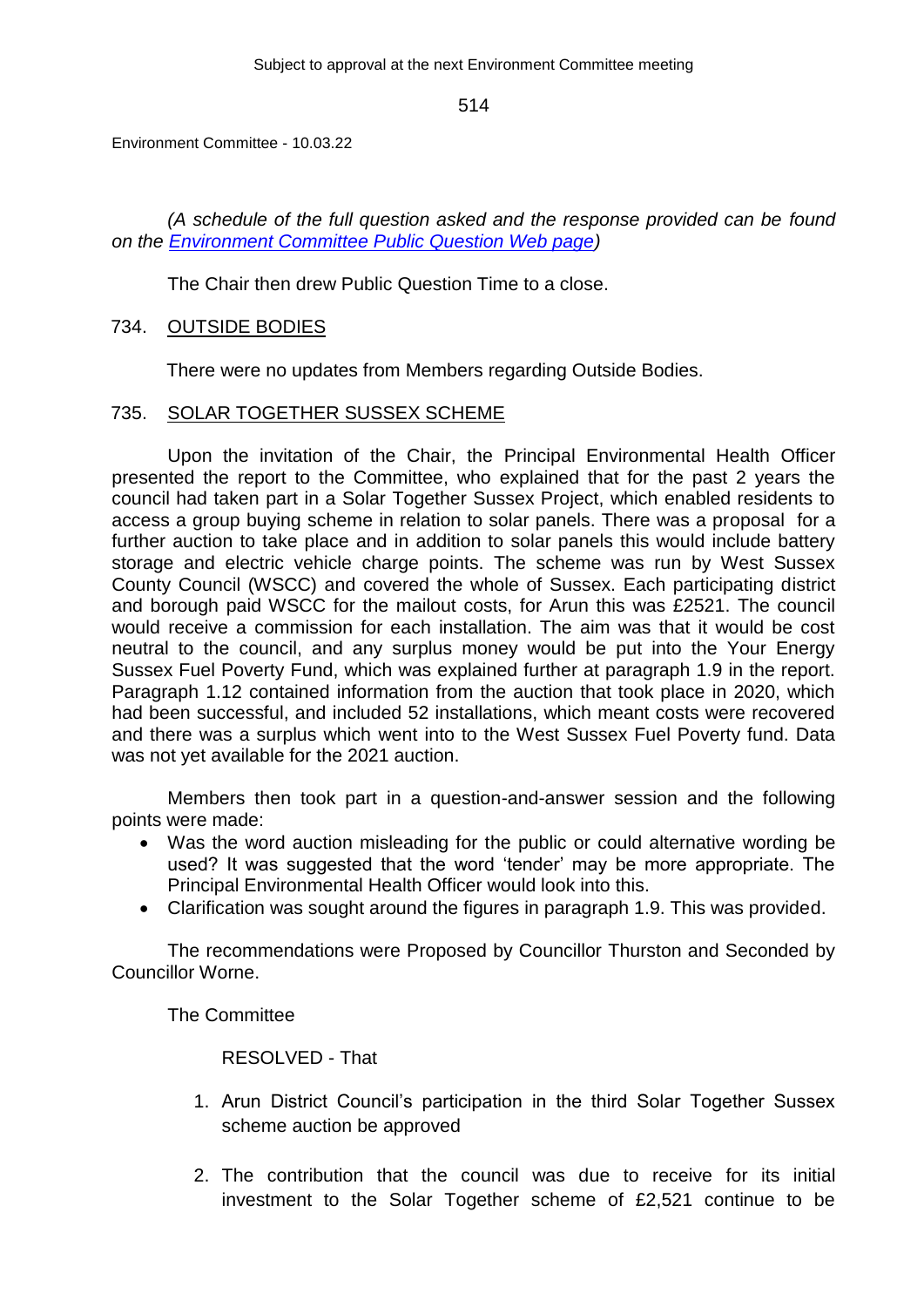Environment Committee - 10.03.22

waived, to further support the Solar Together Sussex scheme for the mailout costs for the upcoming third auction.

3. Authority be delegated to the Group Head of Technical Services to approve Arun District Council's participation in future auctions, and to approve reinvestment of fees from the third and any future Solar Together auctions.

# 736. AMENDMENT TO OFF STREET PARKING ORDER TO INCLUDE RESTRICTIONS COVERING ELECTRIC VEHICLE CHARGING POINTS

Upon the invitation of the Chair, the Customer & Parking Services Manager presented the report to the Committee. He explained that the wording of the recommendation had changed slightly, which was now 'To approve that the amendments to the Councils Off Street Parking Order, as identified within the proposals, be put out for consultation, and to give delegated authority to the Group Head of Neighbourhood Services to make a final decision on these amendments once the consultation is complete'.

Members then took part in a question-and-answer session and the following points were made:

- The wording on page 20, paragraph 2.5 did not flow well. The Customer & Parking Services Manager explained that the wording needed to be very detailed in this way, and other councils had used very similar wording.
- Whether someone on a slow charge could remain in the parking bay all day.
- Whether bays would be allocated specifically for disabled users.
- It was imperative that Arun had multi-functional charging stations. The quantities and timeframes of the electronic charging bays were discussed. There was no fixed number, however this would be demand-led.

The recommendation was Proposed by Councillor Bicknell and Seconded by Councillor Needs.

The Committee

# RESOLVED

That the amendments to the councils Off Street Parking Order, as identified within the proposals, be put out for consultation, and delegated authority be given to the Group Head of Neighbourhood Services to make a final decision on these amendments once the consultation is complete.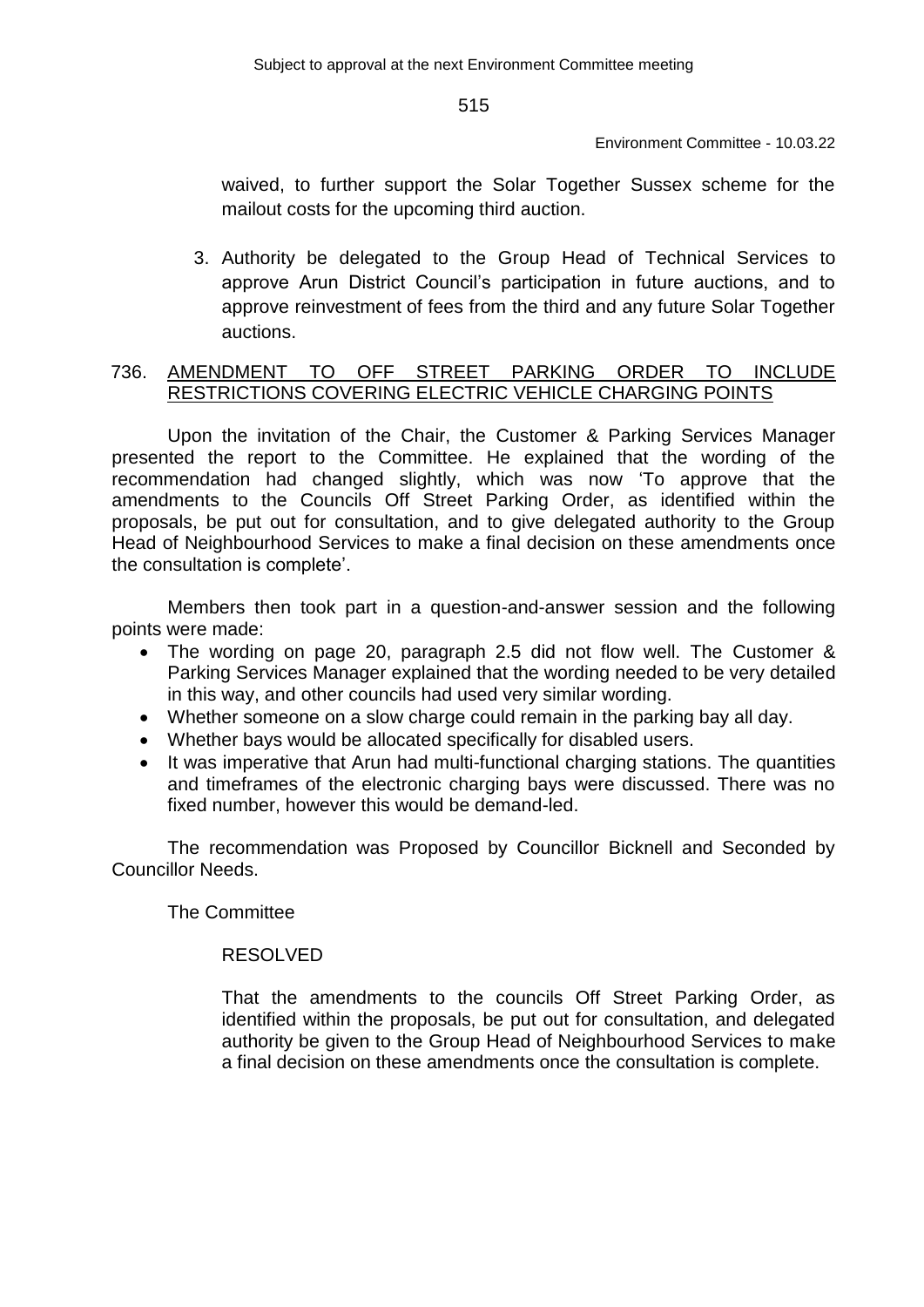Environment Committee - 10.03.22

# 737. VARIATION TO PARKING CHARGES

Upon the invitation of the Chair, the Customer & Parking Services Manager presented the report to the Committee. He explained that it had been agreed by the Committee in November that the proposed parking charges, shown in Appendix A, be put out for consultation. This had now taken place and the reports showed the results of the consultation. He highlighted that most of the comments received referred to the proposals to introduce charges to free car parks, in particular Grassmere, Links Avenue and Shrubbs Field. All of those responses were opposed to the introduction of charges. Felpham Parish Council and Middleton-On-Sea Parish Council were also opposed to this. With regards to increasing existing charges, most of the responses were opposed to the increases as was usually the case, however on this occasion 22% of the respondents were in favour of the increases. There were fewer objections to the seasonal car park charge increases, however those that did respond were opposed to the increases.

The Chair confirmed that questions and discussion would be taken on each recommendation separately.

A discussion then took place on Recommendation 1, and the following points were made by Members and non-Committee Members given permission to speak by the Committee:

- There was concern as a large amount of the car parking had been lost in Littlehampton town centre. Residents were unhappy with the current loss of parking, and charges should not be increased at this point in time.
- The Appendix D compared Arun with Worthing and Chichester, which were charging more and it was felt Arun should not be compared to the larger towns. People should be encouraged to come to Bognor and Littlehampton town centres and not deterred by higher parking charges.
- Other Members felt the compassions in Appendix D highlighted that the costs should be increased, and that the rises were not large for the benefits this would bring to the Council.
- We were in a climate emergency and visitors should be encouraged to use public transport.
- Town centre footfall was not yet back to pre-pandemic levels, and it was felt that increasing car parking charges would not benefit the council or the town centres.
- Car parks needed to be maintained, and the money received from car park charges was required, which could also assist with investing in better solutions for the environment.
- It was a difficult choice as there was a very good disc scheme which provided 2 hours free parking to those that had the disc. Therefore regular town users may not be effected by a rise in charges, however visitors to the town did need to be encouraged.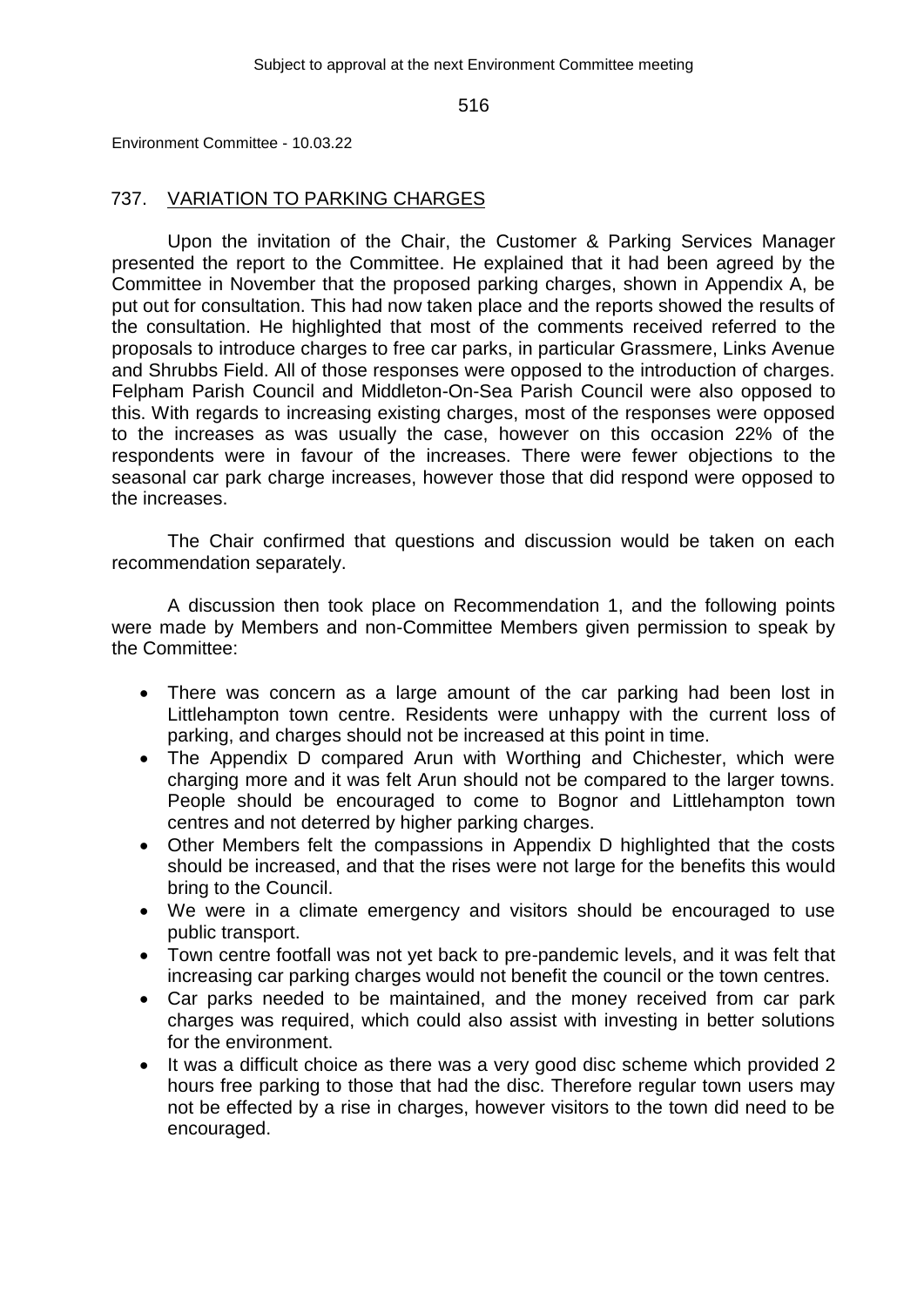Environment Committee - 10.03.22

A discussion then took place on Recommendation 2, and the following points were made:

- The council needed the income, the prices were fairly reasonable, if this was voted against the money would then need to be found somewhere else.
- It was hoped that the money could be used to make the car parks more attractive, and the residents would benefit from this.
- Would improvements be made to the car parks with the additional money? The Customer & Parking Services Manager explained that maintenance such as ensuring surfaces were level would be carried out. The appearances of the car parks would also be looked at, and where possible this would be done such as planting carried out.
- Was money made from car parking and parking fines ringfenced solely for car park improvements and maintenance? The Customer & Parking Services Manager confirmed that money received from parking fines was ringfenced (after the costs of enforcement were taken out), the surplus went towards paying for maintenance and improvement of car parks.
- It was asked whether the financial information could be broken down further in the reports to show exactly how much income each car park had generated in recent years and expected future income.

A discussion then took place on Recommendation 3, and the following points were made by Members and non-Committee Members given permission to speak by the Committee:

- There was concern regarding the costs of administering, ticketing and controlling charges in these car parks and whether costs would exceed revenues.
- There was concern that charging for the car parks could negatively impact the local sports teams who used them and the areas in general.
- Brookfield Park car park was a very small car park, and after installation of the machine it was felt very little money would be made.
- There was concern that people would instead park in the residential areas causing issues for the residents.
- It was asked why there was 2 hour free car parking in the village car parks, however only 1 hour in the rural areas where people may stay for longer if they went for long walks.
- Clarification was sought regarding the actual charges and how these would be implemented and enforced, which was provided by the Group Head of Neighbourhood Services.
- Members wanted to know the costs involved in installing a parking machine. The Customer & Parking Services Manager explained this depended on how many were purchased and it may be that some machines could be relocated from other car parks where they no longer required so many.
- There was concern that if the trial was not successful, the charges would be increased.
- Felpham Parish Council had paid contributions to maintain the car park for many years. The car park should not be described as a free car park, as it was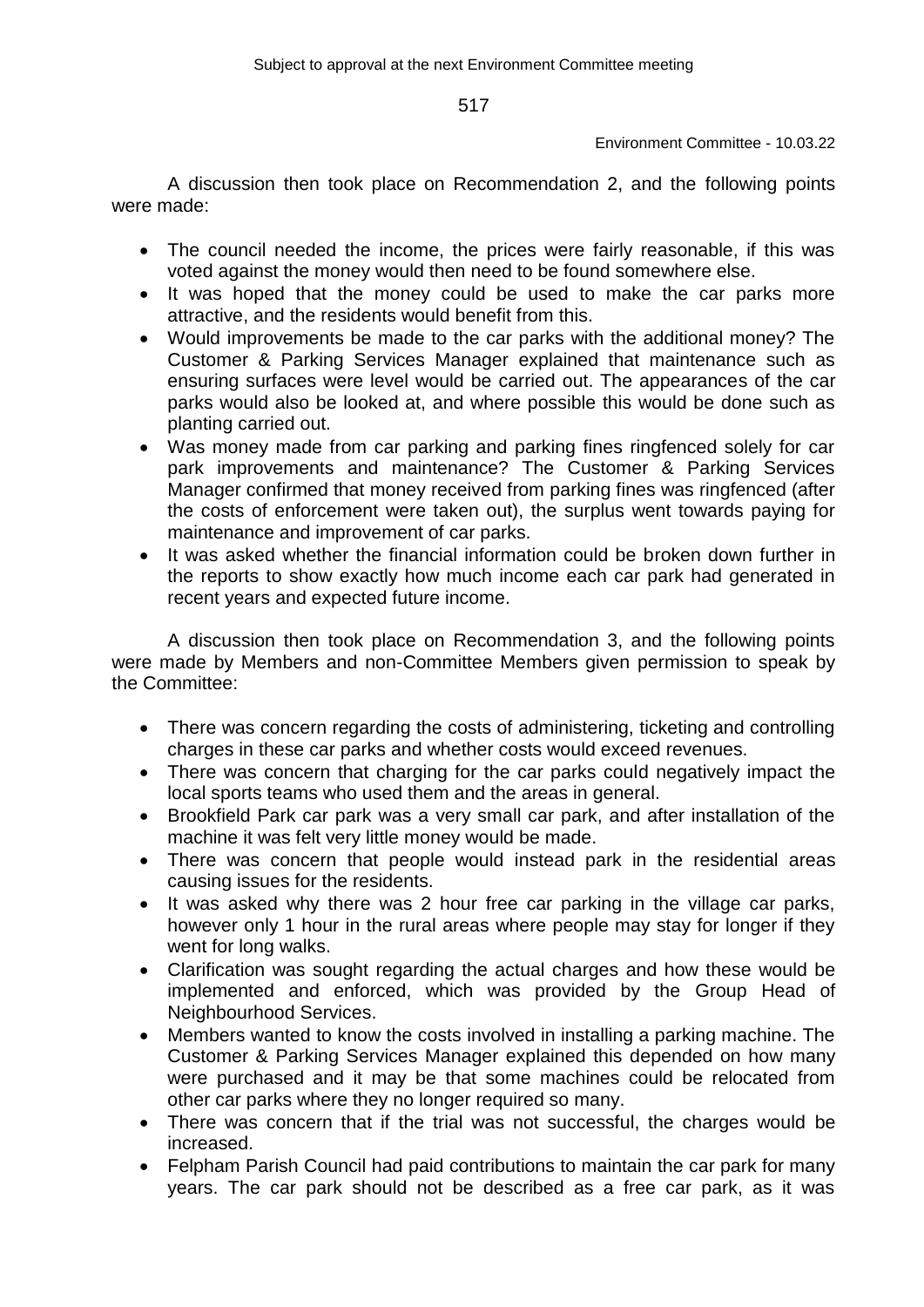Environment Committee - 10.03.22

something the residents of Felpham paid for with the contributions from the Felpham Parish Council.

- 2 hours was insufficient time to carry out activities for which people may want to park, such as going out for dinner.
- Littlehampton Town Council did not contribute towards Brookfield Car Park.
- How the electricity would get to the car park machines. The Customer & Parking Services Manager explained that the machines were solar powered and did not require mains electricity.
- It was suggested that the Parish Councils be approached to see if additional contributions could be provided by them after recovery from Covid.
- If parking charges were introduced to these car parks, the contributions from the Parish Councils would probably stop, and that income would be lost. The car parks were not free, it was just a different way of paying for the car park.
- There was concern around taking a decision with limited information regarding the costings.
- Arun was reliant on community groups and organisations around parks and gardens such as Friends of Bersted Brooks. If the recommendation was approved there should be consideration as to whether some sort of seasonal permits could be offered to these groups.
- There was concern that charging in these car parks would not generate significant income or offer value for money.

During the course of the above discussion, Councillor Haywood re-confirmed that she had an interest in the item as Chair of Middleton-on-Sea Parish Council. Cllr Chace also re-confirmed he had an interest as Chairman of Brookfield Park, and as Ward Councillor.

The recommendations were Proposed by Councillor Bicknell and Seconded by Councillor Edwards.

A recorded vote was requested and the recommendations would be voted upon separately.

Those voting for Recommendation 1 were Councillors Bicknell, English and Thurston (3). Those voting against were Councillors Chace, Edwards, Goodheart, Haywood, Needs, Warr and Worne (7). There were no abstentions. The vote was therefore lost.

Those voting for Recommendation 2 were Councillors Chace, Edwards, English, Thurston and Worne (5). Those voting against were Councillors Bicknell, Goodheart, Haywood, Needs and Warr (5). There were no abstentions. This being a tied vote, the Chair used his casting vote in favour, and the recommendation was declared carried.

There were no Councillors that voted for Recommendation 3. Those voting against were Councillors Bicknell, Chace, Edwards, English, Goodheart, Haywood, Needs, Warr and Worne (9). Councillor Thurston abstained from voting. The vote was therefore lost.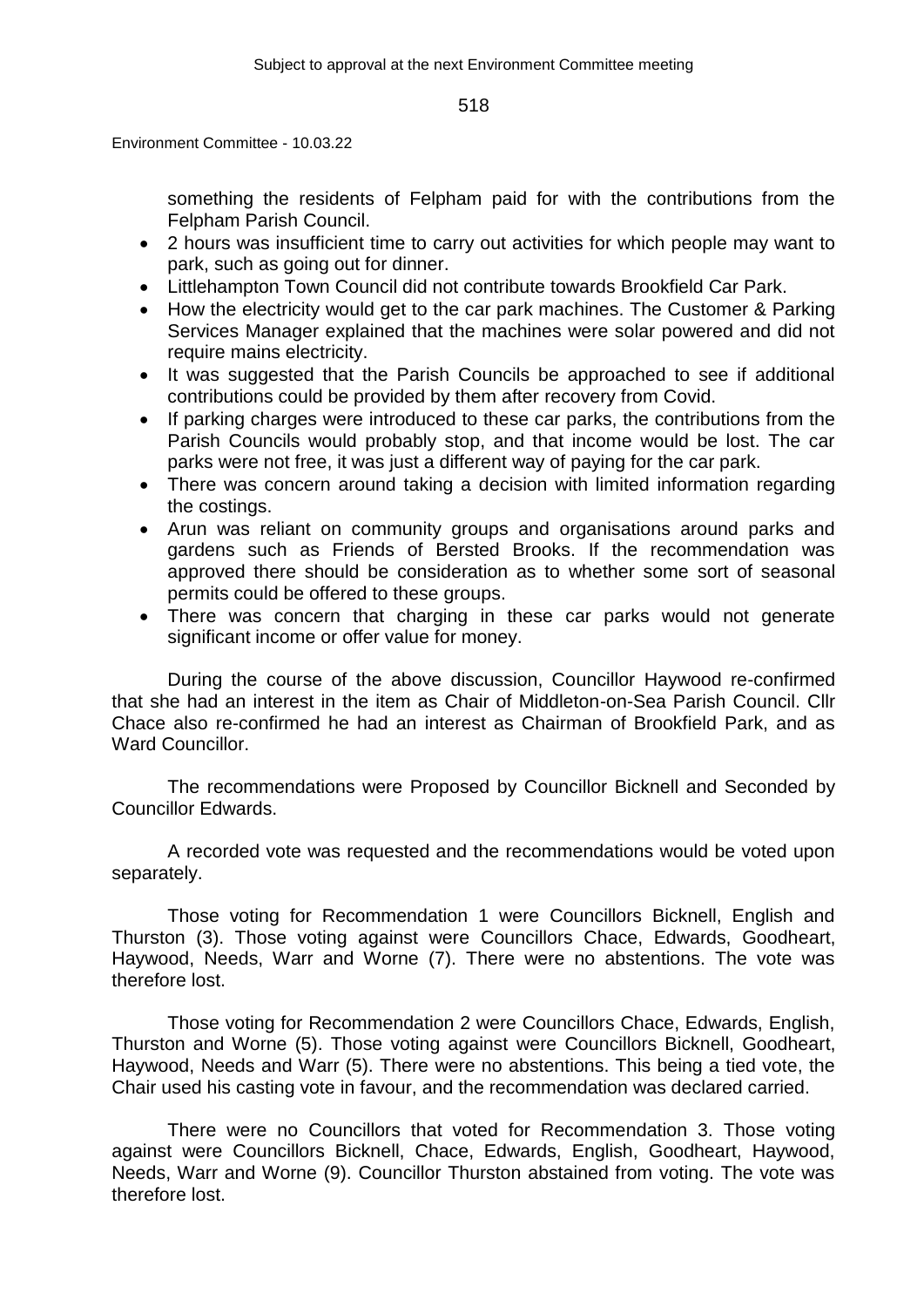Environment Committee - 10.03.22

The Committee

# RESOLVED

That the increase to the seasonal parking charges, as set out in Appendix A following consideration of the consultation responses, be approved.

Following earlier comments made by Members, the Chair suggested that Officers entered into discussions with the Parish Councils regarding their contribution amounts, and the Littlehampton Town Council who currently do not contribute. This was taken as an action by the Customer & Parking Services Manager.

# 738. TRANSFER OF SECTION 106 FUNDING

*At the beginning of this Item, Councillor Worne re-declared her Personal Interest in the Item, as she was a Member of Yapton Parish Council and was part of the Committee responsible for the Playground.*

Upon the invitation of the Chair, the Group Head of Neighbourhood Services presented the report and explained the recommendation to the Committee.

There were no Member questions, however it was highlighted how important this was for Yapton.

The recommendation was Proposed by Councillor English and Seconded by Councillor Chace.

The Committee

# RESOLVED

That the Committee authorised the transfer of the Funds detailed below to Yapton Parish Council by way of a Deed of Agreement for the purposes set out below:

| <b>Planning</b><br>Ref | Location                                  | <b>Amount</b> | <b>S106 Agreed Spend</b>                                                                                                                   | <b>Parish Council</b><br><b>Proposed Spend</b>                                                                                                                                                                               |
|------------------------|-------------------------------------------|---------------|--------------------------------------------------------------------------------------------------------------------------------------------|------------------------------------------------------------------------------------------------------------------------------------------------------------------------------------------------------------------------------|
| Y/30/13                | Land<br>South<br>of<br>Fellows<br>Gardens | £45,009.39    | play area<br>child<br>For<br>space<br>open<br>contribution, to make<br>good a deficiency in<br>public<br>space<br>open<br>this development | Yapton Parish Council<br>contribution and public intend to spend on the<br>replacement of the play<br>equipment<br>and<br>associated landscaping<br>works on King George<br>provision arising from   V Playing Field, Yapton |